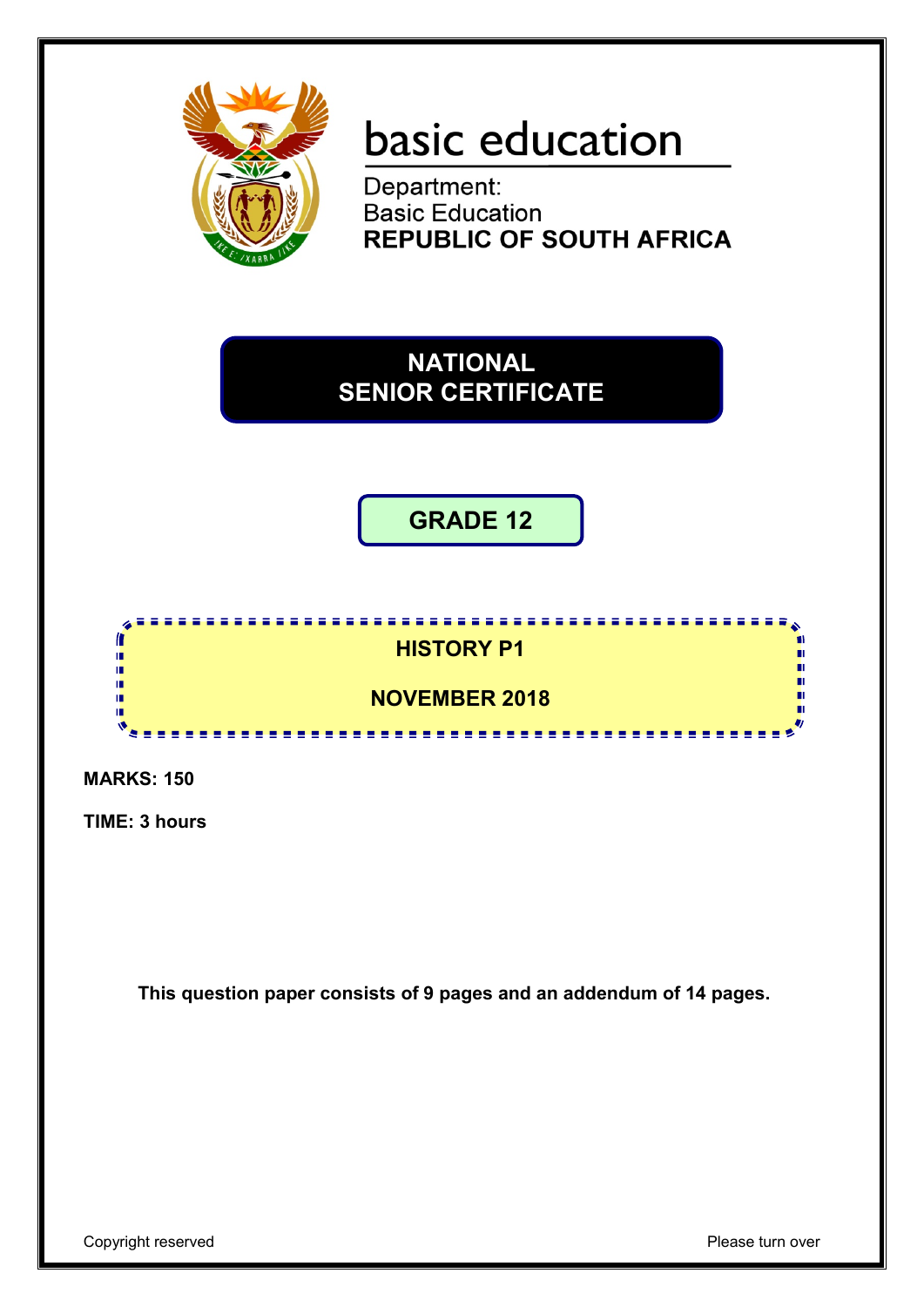# **INSTRUCTIONS AND INFORMATION**

1. This question paper consists of SECTION A and SECTION B based on the prescribed content framework in the CAPS document.

# **SECTION A: SOURCE-BASED QUESTIONS**

- QUESTION 1: THE COLD WAR: CONTAINMENT AND BRINKMANSHIP: THE CUBAN MISSILE CRISIS
- QUESTION 2: INDEPENDENT AFRICA: CASE STUDY ANGOLA
- QUESTION 3: CIVIL SOCIETY PROTESTS FROM THE 1950s TO THE 1970s: THE BLACK POWER MOVEMENT

# **SECTION B: ESSAY QUESTIONS**

- QUESTION 4: CASE STUDY CHINA
- QUESTION 5: INDEPENDENT AFRICA: COMPARATIVE CASE STUDY THE CONGO AND TANZANIA
- QUESTION 6: CIVIL SOCIETY PROTESTS FROM THE 1950s TO THE 1970s: THE CIVIL RIGHTS MOVEMENT
- $\mathcal{P}$ SECTION A consists of THREE source-based questions. Source material that is required to answer these questions can be found in the ADDENDUM.
- 3. SECTION B consists of THREE essay questions.
- 4. Answer THREE questions as follows:
	- 4.1 At least ONE must be a source-based question and at least ONE must be an essay question.
	- 4.2 The THIRD question may be either a source-based question or an essay question.
- 5. You are advised to spend at least ONE hour per question.
- 6. When answering the questions, you should apply your knowledge, skills and insight.
- 7. You will be disadvantaged by merely rewriting the sources as answers.
- 8. Number the answers correctly according to the numbering system used in this question paper.
- 9. Write neatly and legibly.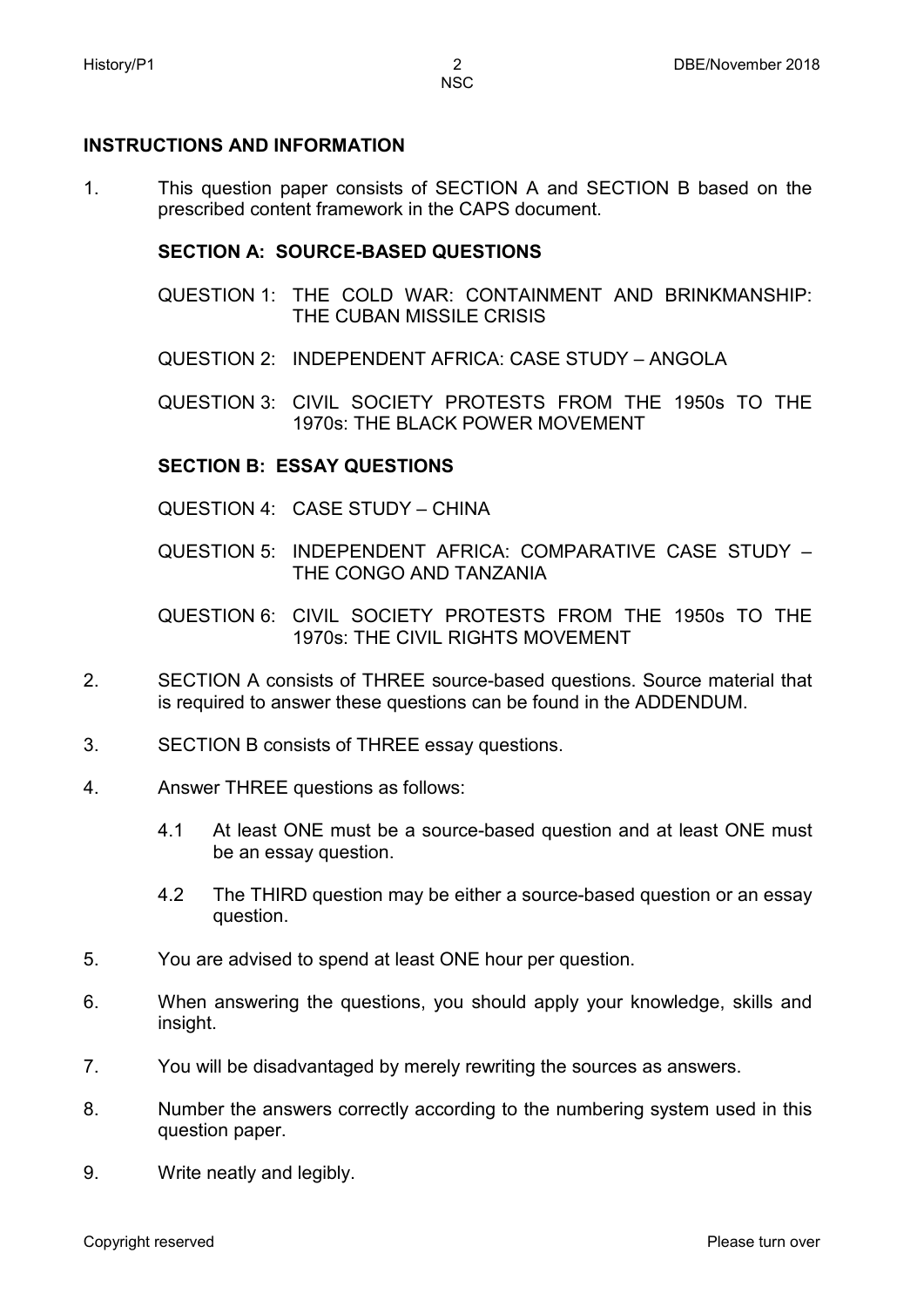# **SECTION A: SOURCE-BASED QUESTIONS**

Answer at least ONE question, but not more than TWO questions, in this section. Source material that is required to answer these questions is contained in the ADDENDUM.

#### **QUESTION 1: HOW DID THE SOVIET UNION AND THE UNITED STATES OF AMERICA RESPOND TO THE DEPLOYMENT OF MISSILES TO CUBA IN 1962?**

Study Sources 1A, 1B, 1C and 1D and answer the questions that follow.

- 1.1 Use Source 1A.
	- 1.1.1 What prompted President Kennedy to summon ExComm to a crisis meeting?  $(1 \times 1)$ (1)
	- 1.1.2 Define the concept *quarantine* in the context of the Cuban Missile Crisis.  $(1 \times 2)$ (2)
	- 1.1.3 Comment on what you think Dean Rusk implied by the following statement, 'We're eyeball to eyeball and I think the other fellow just blinked', in the context of the deployment of Soviet missiles to Cuba.  $(2 \times 2)$ Cuba.  $(2 \times 2)$ (4)
	- 1.1.4 Identify the TWO demands in the source that Khrushchev made on the US government.  $(2 \times 1)$ (2)
	- 1.1.5 Who, according to the source, negotiated for the removal of the US missiles from Turkey? (2 x 1) (2)
- 1.2 Read Source 1B.
	- 1.2.1 What proposals did Khrushchev put forward in order to resolve the Cuban Missile Crisis? (2 x 1) (2)
	- 1.2.2 State any TWO assurances in the source that the Soviet Union made regarding the sovereignty of Turkey.  $(2 \times 1)$ (2)
	- 1.2.3 Explain why Khrushchev was prepared to support a decision 'within the framework of the Security Council' regarding Cuba. (2 x 2) (4)
- 1.3 Refer to Source 1C.
	- 1.3.1 Comment on why you think this photograph was taken. Use the evidence in the source to support your answer. (2 x 2) (4)
	- 1.3.2 Explain why you would regard the information in this source as useful when researching the Cuban Missile Crisis. (2 x 2) (4)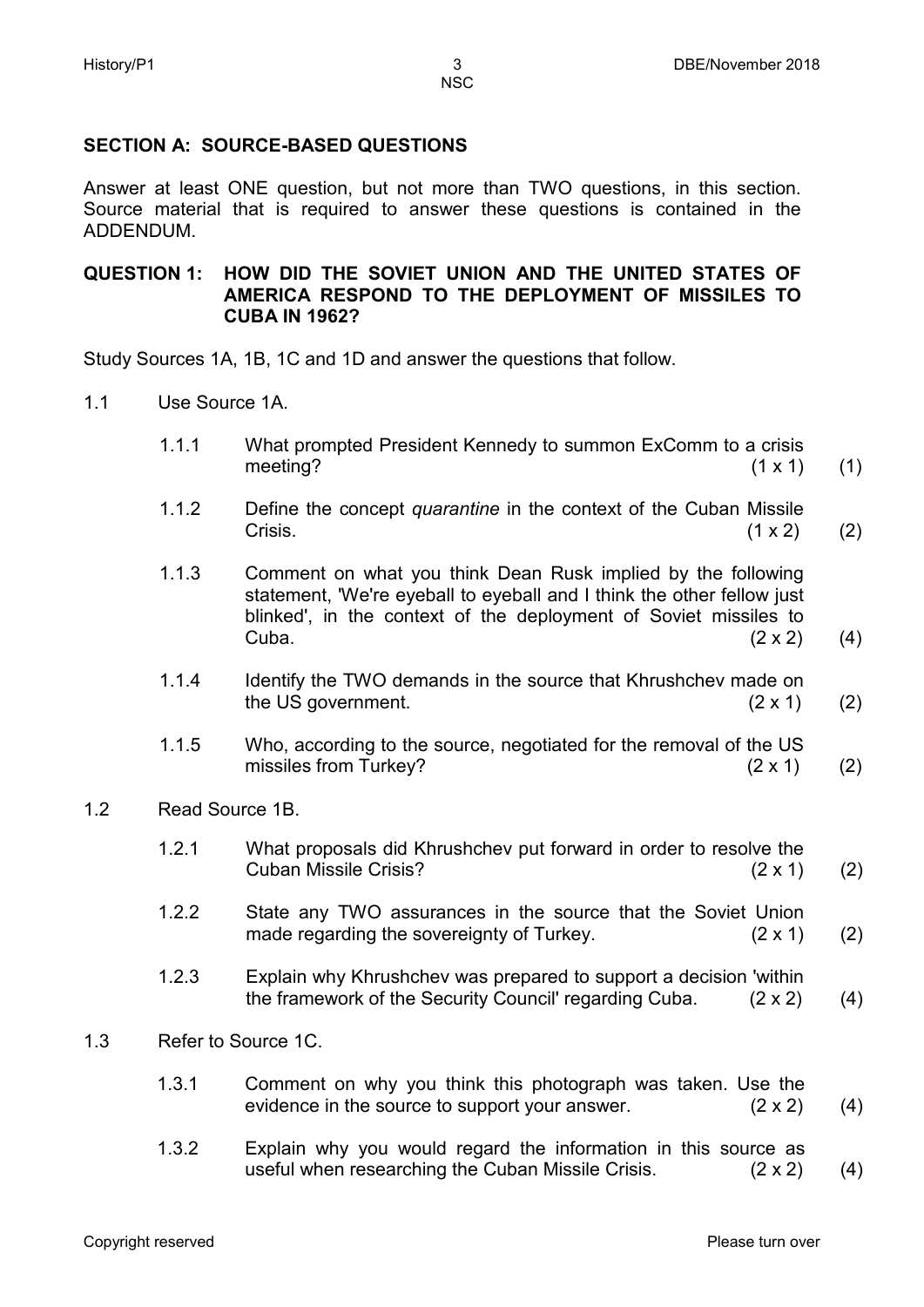- 
- 1.4 Consult Source 1D.
	- 1.4.1 Quote THREE conclusions that the US government reached regarding information provided in the aerial photographs. (3 x 1) (3)
	- 142 Using the information in the source and your own knowledge, explain why the Americans considered the International Committee of the Red Cross as a suitable agent for the inspection of 'Cuba-bound cargoes'. (2 x 2) (4)
	- 1.4.3 Comment on why you think the US government wanted to monitor the withdrawal of Soviet missiles from Cuba. (2 x 2) (4)
- 1.5 Refer to Sources 1C and 1D. Explain how the evidence in Source 1C supports the information in Source 1D regarding the withdrawal of Soviet missiles from Cuba.  $(2 \times 2)$  (4)
- 1.6 Using the information in the relevant sources and your own knowledge, write a paragraph of about EIGHT lines (about 80 words) explaining how the Soviet Union and the United States of America responded to the deployment of missiles to Cuba in 1962.

**[50]**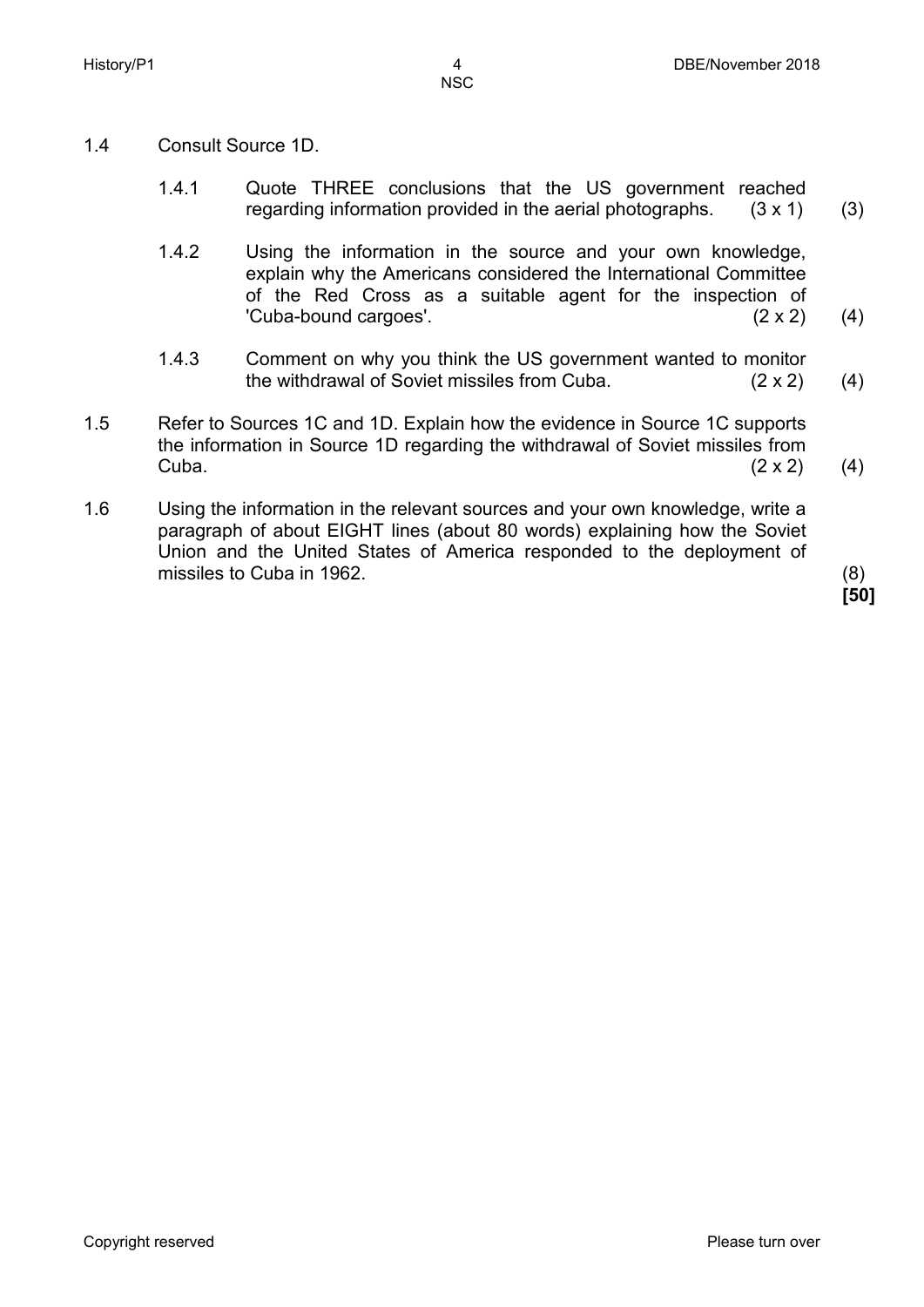**NSC** 

## **QUESTION 2: WHAT ROLE DID FOREIGN POWERS PLAY IN THE BATTLE OF CUITO CUANAVALE?**

Study Sources 2A, 2B, 2C and 2D and answer the questions that follow.

- 2.1 Refer to Source 2A.
	- 2.1.1 Identify the TWO countries in the source that were blamed for South Africa's intervention in Angola. (2 x 1) (2)
	- 2.12 Comment on why you think Vorster defended South Africa's involvement in Angola. (2 x 2) (4)
	- 2.1.3 What, according to the source, were South Africa's 'main reasons' for intervening in Angola? (2 x 1) (2)
	- 2.1.4 Name the TWO African leaders in the source that welcomed South Africa's support of the FNLA and UNITA. (2 x 1) (2)
	- 2.1.5 Using the information in the source and your own knowledge, explain why South Africa:
		- (a) Did not support the MPLA  $(1 \times 2)$ (2)
		- (b) Supported UNITA (1 x 2) (2)

#### 2.2 Study Source 2B.

- 2.2.1 Identify the TWO brigades in the source that began a large-scale attack on UNITA. (2 x 1) (2)
- 2.2 Using the information in the source and your own knowledge, explain why you think the Battle of Cuito Cuanavale is regarded as the 'greatest battle to date in Africa south of the Sahara'. (2 x 2) (4)
- 2.2.3 Quote TWO reasons from the source that prompted the SADF to withdraw from Cuito Cuanavale. (2 x 1) (2)
- 2.2.4 Why did the leaders of Angola find it necessary to end the war?

 $(1 \times 2)$ (2)

#### 2.3 Consult Source 2C.

- 2.3.1 Explain the message being conveyed in this photograph.  $(1 \times 2)$ (2)
- 2.3.2 Comment on whether a historian researching the outcome of the Battle of Cuito Cuanavale would find the source useful. (2 x 2) (4)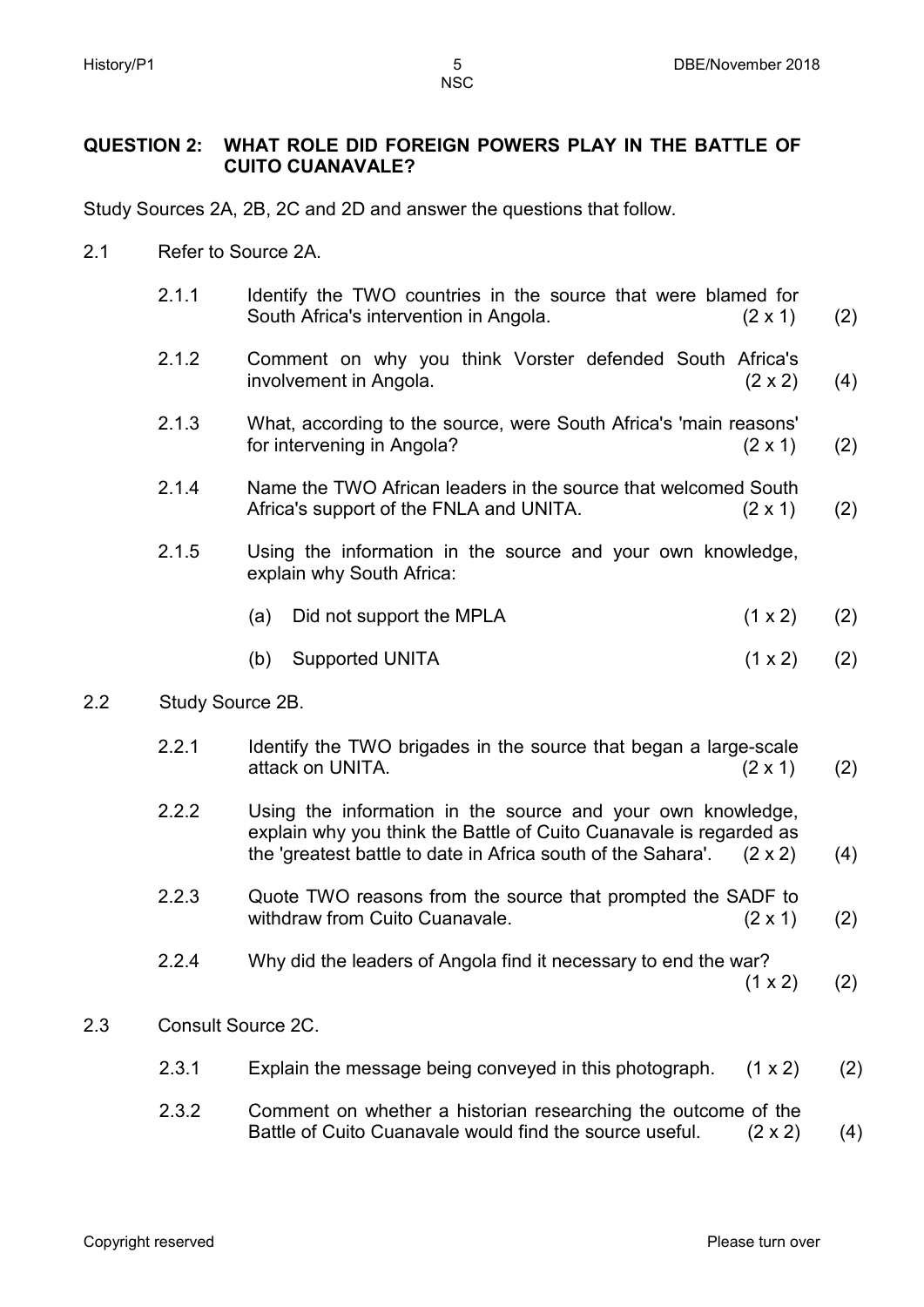- 
- 2.4 Read Source 2D.
	- 2.4.1 Name the TWO organisations/movements in the source that prevented the SADF from capturing Cuito Cuanavale. (2 x 1) (2)
	- 2.42 Define the concept *communism* in your own words in the context of the Battle of Cuito Cuanavale. (1 x 2) (2)
	- 2.4.3 Using the information in the source and your own knowledge, explain what you think Nelson Mandela implied by the statement: 'Cuito Cuanavale was a victory for all of Africa!'. (2 x 2) (4)
- 2.5 Compare Sources 2C and 2D. Explain how the evidence in Source 2C differs from the information in Source 2D regarding the outcome of the Battle of Cuito Cuanavale.  $(2 \times 2)$  (4)
- 2.6 Using the information in the relevant sources and your own knowledge, write a paragraph of about EIGHT lines (about 80 words) explaining the role that foreign powers played in the Battle of Cuito Cuanavale. (8)

**[50]**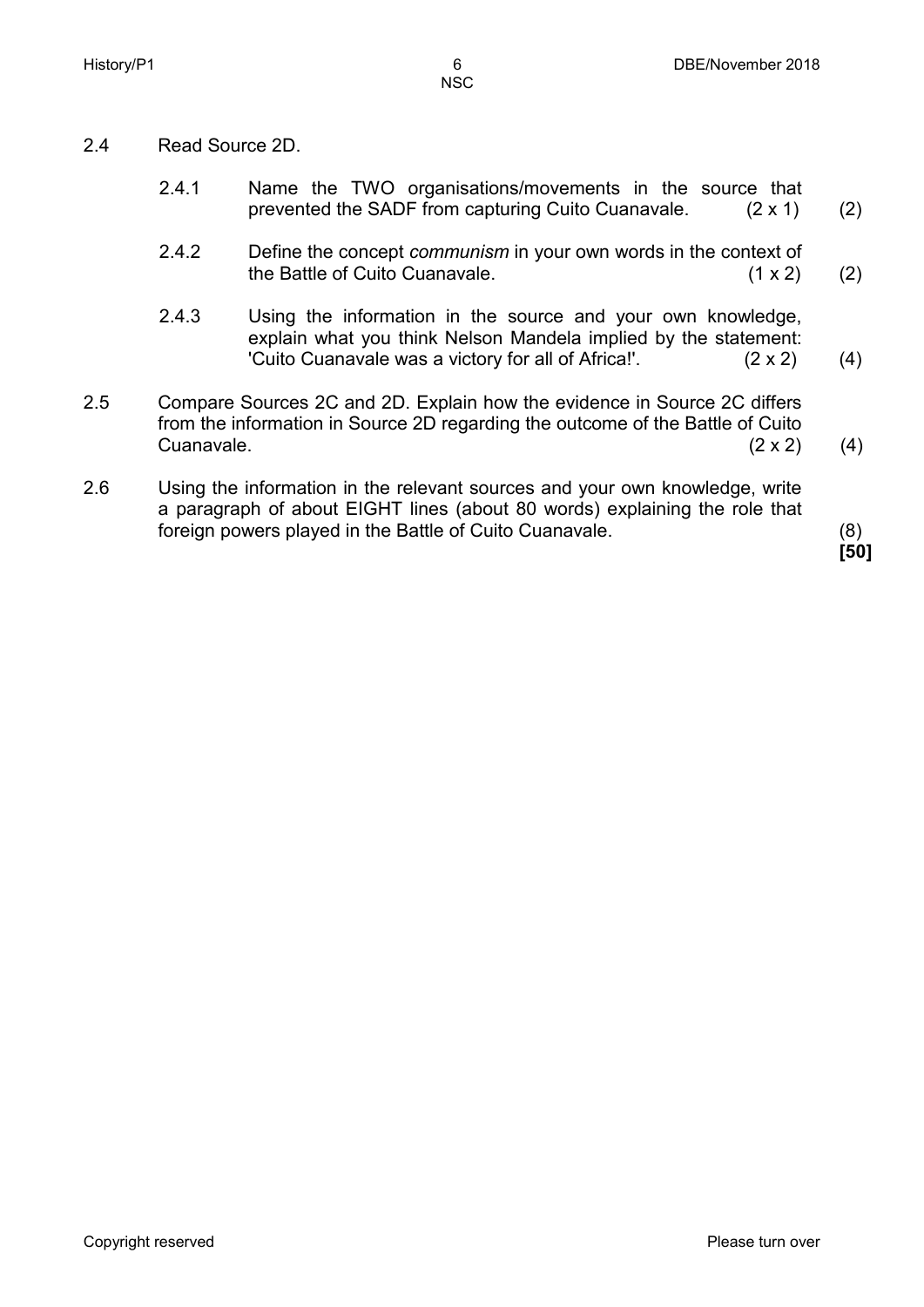**NSC** 

## **QUESTION 3: WHAT INFLUENCE DID THE PHILOSOPHY OF BLACK POWER HAVE ON AFRICAN AMERICANS IN THE 1960s AND 1970s?**

Study Sources 3A, 3B, 3C and 3D and answer the questions that follow.

- 3.1 Read Source 3A.
- 3.1.1 3.1.2 3.1.3 3.1.4 What influence, according to the source, did television have on African Americans? (1 x 2) Define the concept *Black Power* in your own words. (1 x 2) Using the information in the source and your own knowledge, explain why you think Pearl Marsh's father was opposed to her natural hairstyle. (2 x 2) Comment on what you think was implied by the statement, 'I am an African', in the context of the philosophy of Black Power in the USA.  $(2 \times 2)$ (2) (2) (4) (4) 3.2 Refer to Source 3B. 3.2.1 3.2.2 3.2.3 3.2.4 What type of school, according to the source, did Angela Davis attend in New York City? (1 x 1) List any THREE organisations/parties in the source that Angela Davis belonged to in the 1960s. (3 x 1) Explain how you think the following viewed Angela Davis: (a) The Black Power activists (1 x 2) (b) The US government  $(1 \times 2)$ Using the information in the source and your own knowledge, explain why Angela Davis became a suspect of the attempted break-out from the Marin County Courthouse. (1 x 2) (1) (3) (2) (2) (2) 3.3 Consult to Source 3C. 3.3.1 Quote any TWO reasons from the source that suggests Angela Davis was wanted by the FBI.  $(2 \times 1)$ (2)
	- 3.3.2 Using the information in the source and your own knowledge, explain the messages that the FBI wanted to convey regarding Angela Davis. (2 x 2) (4)
- 3.4 Study Sources 3B and 3C. Explain how the information in Source 3B differs from the evidence in Source 3C regarding Angela Davis. (2 x 2) (4)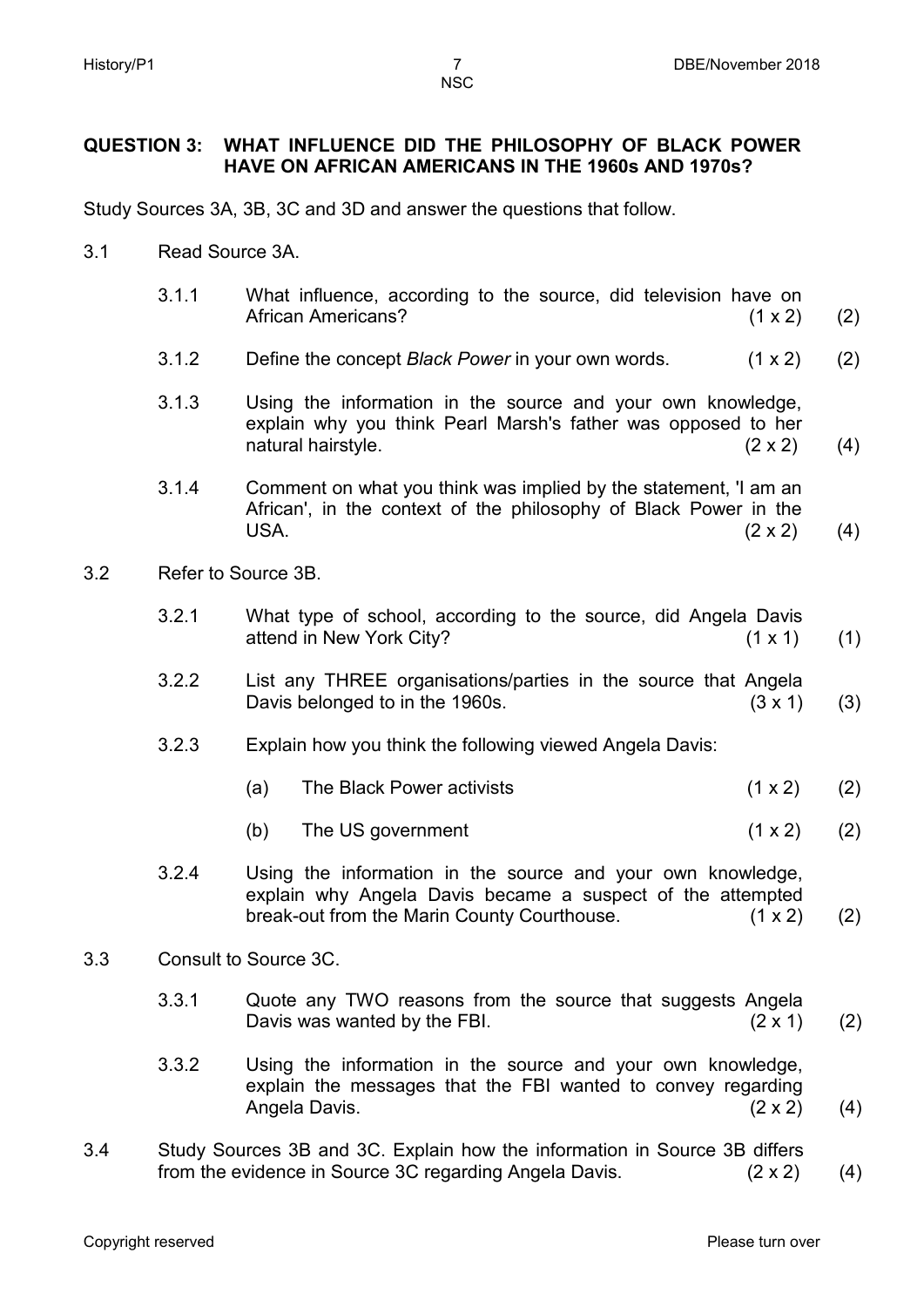- 3.5 Use Source 3D.
	- 3.5.1 Why, according to Hoover, did the FBI have more 'investigative responsibilities'? (1 x 1) (1)
	- 3.5.2 Give THREE reasons in the source that suggest the Black Panther Party represents 'the greatest threat to the internal security of the country' (USA).  $(3 \times 1)$ (3)
	- 3.5.3 Explain the image that Hoover attempted to convey regarding the leaders of the Black Panther Party. (1 x 2) (2)
	- 3.5.4 Comment on the usefulness of the information in the source to a historian researching the Black Panther Party. (2 x 2) (4)
- 3.6 Using the information in the relevant sources and your own knowledge, write a paragraph of about EIGHT lines (about 80 words) explaining the influence that the philosophy of Black Power had on African Americans in the 1960s and 1970s. (8)

**[50]**